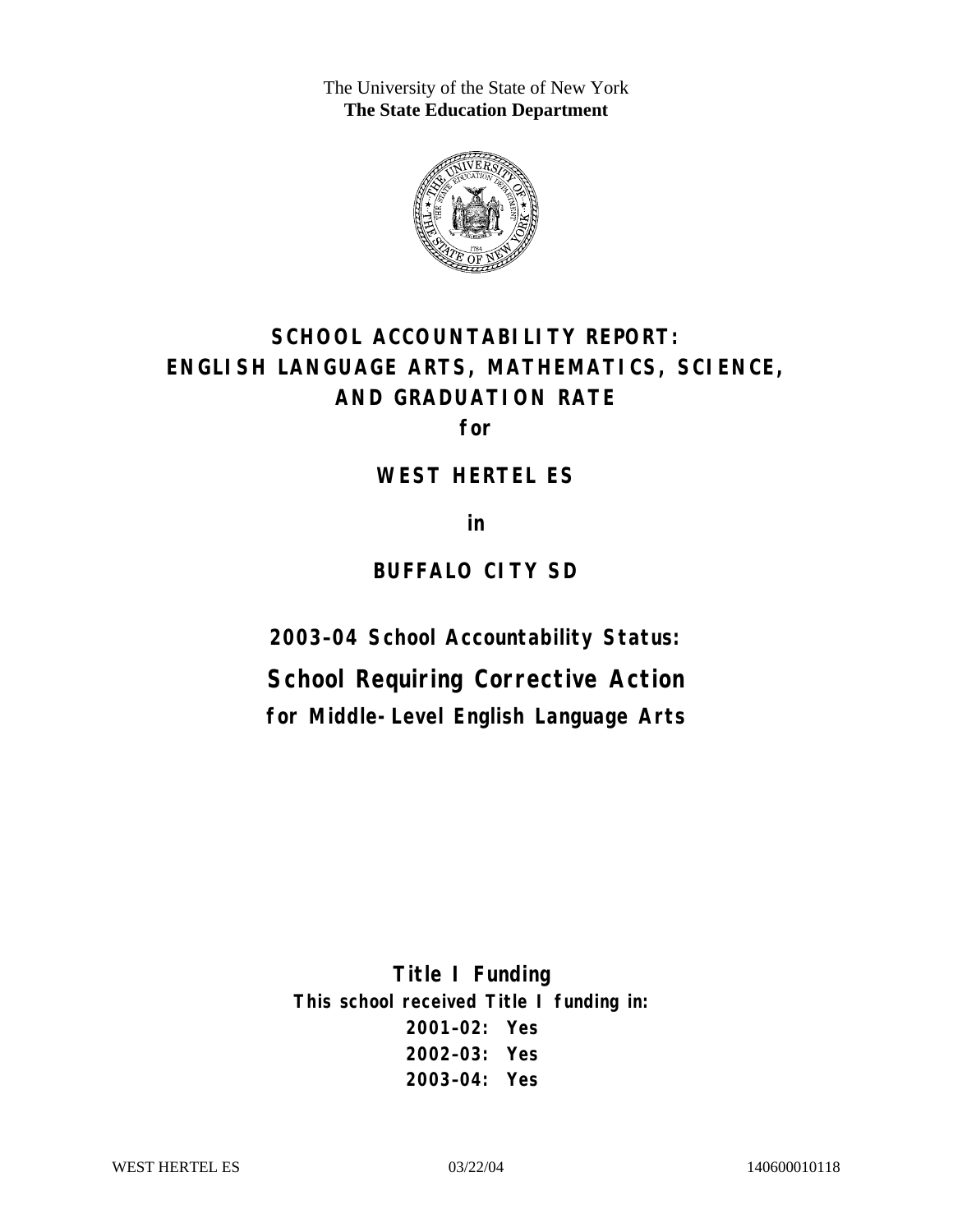### **District/School Accountability Status Categories**

The list below defines the district or school status categories under New York State's district and school accountability system, which is divided into a Federal Title I component and a State component. A district or school that does not receive Title I funding in a school year does not have a federal status in that year. Schools receiving Title I funds that are not in good standing must provide school choice for their students; those in need of improvement year 2 and beyond must also provide Supplemental Education Services to eligible students. Other consequences for districts and schools not in good standing can be found at: www.emsc.nysed.gov/deputy/nclb/accountability/siinfo.htm. To be removed from any improvement status, a district or school must make Adequate Yearly Progress (AYP) for two consecutive years, or in the case of a School Under Registration Review, achieve the performance targets established for the school by the Commissioner.

**District/School in Good Standing:** A district or school is considered to be in good standing if it has not been identified as a District or School in Need of Improvement, Requiring Corrective Action, Planning for Restructuring, or Requiring Academic Progress, or as a School Under Registration Review.

**District/School Requiring Academic Progress:** Under the State component of New York's accountability system, a district or school that did not make AYP in the same grade and subject for two consecutive years is considered a School Requiring Academic Progress (Year 1) the following year. In each succeeding year that the school fails to make AYP, the year designation is incremented by one.

**District/School in Need of Improvement (Year 1):** A district or school that has not made AYP for two consecutive years in the same grade or subject while receiving Title I funds is considered a District/School in Need of Improvement (Year 1) the following year.

**District/School in Need of Improvement (Year 2):** A District or School in Need of Improvement (Year 1) that does not make AYP in the grade or subject for which it was identified while receiving Title I funds is considered a District or School in Need of Improvement (Year 2) the following year.

**District/School Requiring Corrective Action:** A District or School in Need of Improvement (Year 2) that does not make AYP in the grade or subject for which it was identified while receiving Title I funds is considered a District or School Requiring Corrective Action the following year.

**District/School Planning for Restructuring:** A District or School Requiring Corrective Action that does not make AYP in the grade or subject for which it was identified while receiving Title I funds is considered a District or School Planning for Restructuring the following year.

**School Under Registration Review (SURR):** Schools that are farthest from the State standard and have been determined by the Commissioner to be most in need of improvement are Schools Under Registration Review. These schools must achieve performance targets specified by the Commissioner of Education in their area(s) of identification within a prescribed timeframe or risk having their registration revoked by the Board of Regents.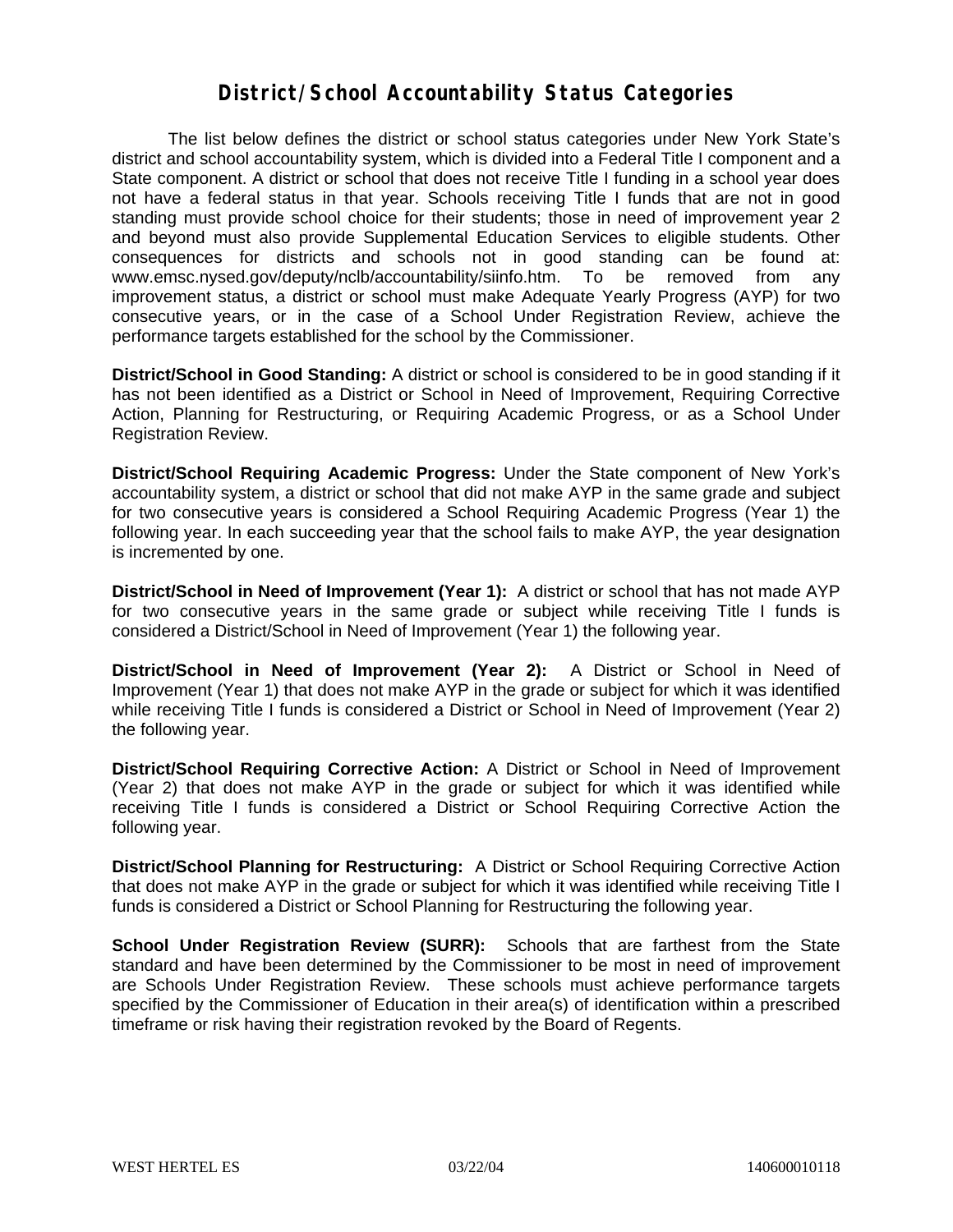### **Elementary-Level English Language Arts**

Definitions of terms, such as Performance Index and Effective Annual Measurable Objective (AMO), are in the glossary, which is the last page of this report.

**For a school to make Adequate Yearly Progress (AYP) in 2002–03, every accountability group must make AYP.** 

**For an accountability group to make AYP in 2002–03, it must** 

- 1. meet the 95 percent participation requirement (*2002–03 Participation*), *and*
- 2. *either* meet its Effective AMO *or* make safe harbor (*2002–03 Performance* and *Standards*).

To meet the participation requirement, 95 percent of the grade 4 enrollment in each accountability group with 40 or more students must

be tested. To meet the Effective AMO, the Performance Index for each group with 30 or more continuously enrolled students must equal or exceed the Effective AMO. To make safe harbor, the Performance Index of each of these groups must equal or exceed its ELA safe harbor target *and* the group must meet the elementary-level science qualification for safe harbor. (See the elementary-level science page of this report for further information on meeting the science qualification for safe harbor.)

*ELA Safe Harbor Targets:* The elementary-level 2002–03 ELA Safe Harbor Target is calculated by using the following equation: 2001–02 PI + (200 – the 2001–02 PI) <sup>×</sup> 0.10. The 2003–04 ELA Safe Harbor Target is calculated by using the following equation: 2002–03 PI + (200 – the 2002–03 PI)  $\times$  0.10. The 2003–04 target is provided for groups whose PI was below the Effective AMO in 2002–03.

|                                   |                       | 2002-03 Participation              | 2002-03 Performance*                                    |                      | 2002-03 Standards |                                     |                                                           |                                                              | 2003-04                                           |
|-----------------------------------|-----------------------|------------------------------------|---------------------------------------------------------|----------------------|-------------------|-------------------------------------|-----------------------------------------------------------|--------------------------------------------------------------|---------------------------------------------------|
| <b>Accountability Group</b>       | Grade 4<br>Enrollment | Percent of<br>Enrollment<br>Tested | Count of<br>Continuously<br>Enrolled<br><b>Students</b> | Performance<br>Index | Effective<br>AMO  | <b>ELA Safe</b><br>Harbor<br>Target | Met the<br>Science<br>Qualification<br>for Safe<br>Harbor | <b>Made</b><br><b>AYP</b> in<br><b>ELA</b> in<br>$2002 - 03$ | <b>ELA Safe</b><br><b>Harbor</b><br><b>Target</b> |
| All Students                      | 119                   | 98%                                | 114                                                     | 97                   | 113               | 96                                  | Yes                                                       | <b>Yes</b>                                                   | 107                                               |
| <b>Students with Disabilities</b> | 22                    |                                    | 22                                                      |                      |                   |                                     |                                                           |                                                              |                                                   |
| American Indian/Alaskan Native    | 4                     |                                    | 4                                                       |                      |                   |                                     |                                                           |                                                              |                                                   |
| Black                             | 88                    | 98%                                | 84                                                      | 87                   | 112               | 97                                  | Yes                                                       | <b>No</b>                                                    | 98                                                |
| Hispanic                          | 12                    |                                    | 12                                                      |                      |                   |                                     |                                                           |                                                              |                                                   |
| Asian or Pacific Islander         |                       |                                    |                                                         |                      |                   |                                     |                                                           |                                                              |                                                   |
| White                             | 14                    |                                    | 13                                                      |                      |                   |                                     |                                                           |                                                              |                                                   |
| <b>Limited English Proficient</b> | $\overline{2}$        |                                    | $\overline{2}$                                          |                      |                   |                                     |                                                           |                                                              |                                                   |
| Economically Disadvantaged        | 107                   | 98%                                | 105                                                     | 97                   | 113               | 92                                  | Yes                                                       | <b>Yes</b>                                                   | 107                                               |
| Final AYP Determination           |                       |                                    |                                                         |                      |                   |                                     |                                                           | <b>No</b>                                                    |                                                   |

\*For schools with fewer than 30 continuously enrolled tested students in 2002–03, data for 2001–02 and 2002–03 were combined to determine counts and PIs.

\*\*Groups with a "\*\*" are not required to meet the science qualification for safe harbor to make safe harbor in English and mathematics because fewer than 30 students in the group were administered the science test.

**State accountability status in elementary-level English language arts: School Requiring Academic Progress Year 1** 

Title I accountability status in elementary-level English language arts: School In Need of Improvement Year 1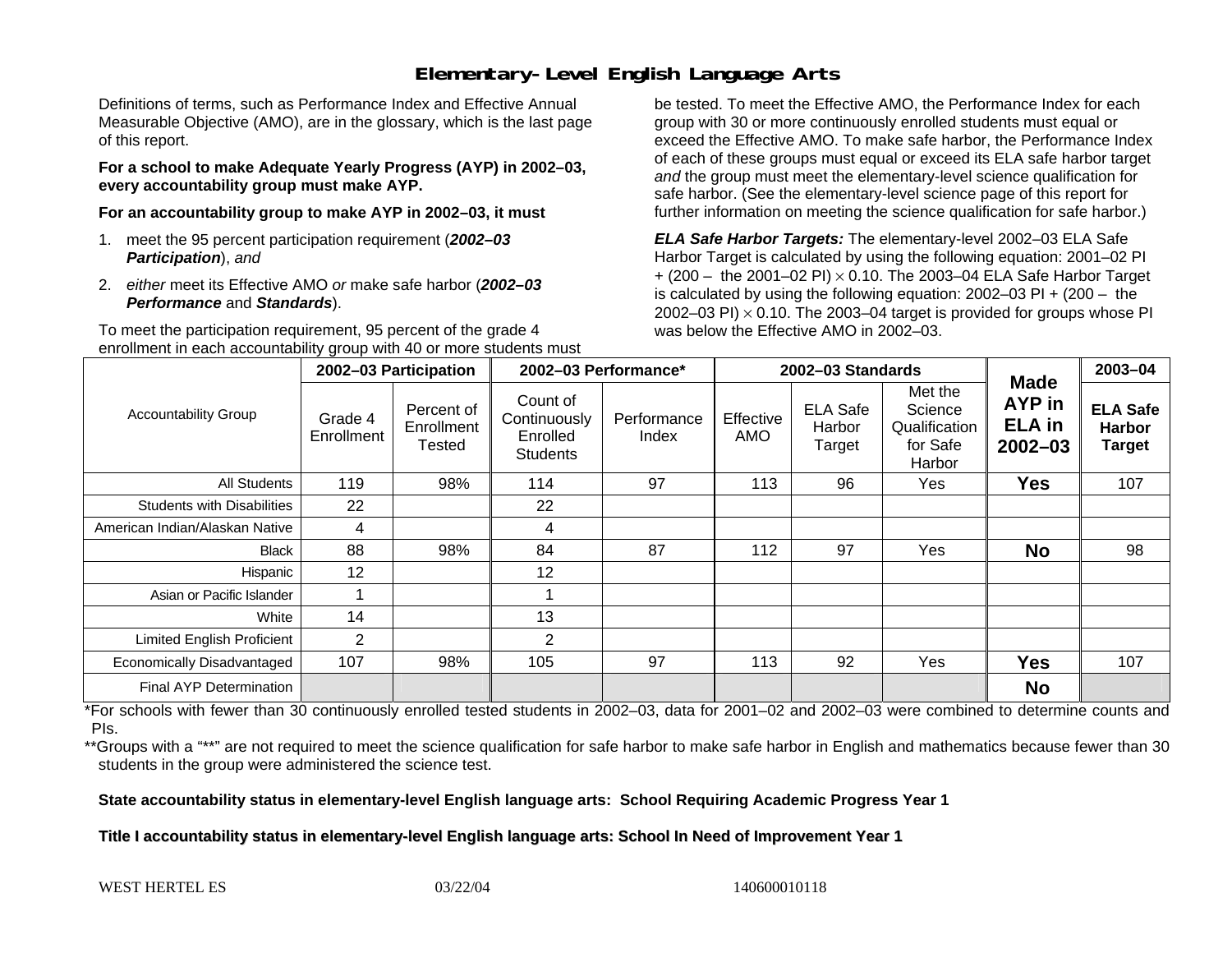### **Elementary-Level Mathematics**

Definitions of terms, such as Performance Index and Effective Annual Measurable Objective (AMO), are in the glossary, which is the last page of this report.

**For a school to make Adequate Yearly Progress (AYP) in 2002–03, every accountability group must make AYP.** 

**For an accountability group to make AYP in 2002–03, it must** 

- 1. meet the 95 percent participation requirement (*2002–03 Participation*), *and*
- 2. *either* meet its Effective AMO *or* make safe harbor (*2002–03 Performance* and *Standards*).

To meet the participation requirement, 95 percent of the grade 4 enrollment in each accountability group with 40 or more students must

be tested. To meet the Effective AMO, the Performance Index for each group with 30 or more continuously enrolled students must equal or exceed the Effective AMO. To make safe harbor, the Performance Index of each of these groups must equal or exceed its math safe harbor target *and* the group must meet the elementary-level science qualification for safe harbor. (See the elementary-level science page of this report for further information on meeting the science qualification for safe harbor.)

*Math Safe Harbor Targets:* The elementary-level 2002–03 Math Safe Harbor Target is calculated by using the following equation: 2001–02 PI + (200 – the 2001–02 PI) × 0.10. The 2003–04 Math Safe Harbor Target is calculated by using the following equation: 2002–03 PI + (200  $-$  the 2002–03 PI)  $\times$  0.10. The 2003–04 target is provided for groups whose PI was below the Effective AMO in 2002–03.

|                                   | 2002-03 Participation |                                    | 2002-03 Performance*                                    |                      | 2002-03 Standards       |                               |                                                           |                                                        | 2003-04                                            |
|-----------------------------------|-----------------------|------------------------------------|---------------------------------------------------------|----------------------|-------------------------|-------------------------------|-----------------------------------------------------------|--------------------------------------------------------|----------------------------------------------------|
| <b>Accountability Group</b>       | Grade 4<br>Enrollment | Percent of<br>Enrollment<br>Tested | Count of<br>Continuously<br>Enrolled<br><b>Students</b> | Performance<br>Index | Effective<br><b>AMO</b> | Math Safe<br>Harbor<br>Target | Met the<br>Science<br>Qualification<br>for Safe<br>Harbor | <b>Made</b><br>AYP in<br><b>Math in</b><br>$2002 - 03$ | <b>Math Safe</b><br><b>Harbor</b><br><b>Target</b> |
| All Students                      | 121                   | 98%                                | 111                                                     | 143                  | 126                     |                               |                                                           | Yes                                                    |                                                    |
| <b>Students with Disabilities</b> | 24                    |                                    | 21                                                      |                      |                         |                               |                                                           |                                                        |                                                    |
| American Indian/Alaskan Native    | 4                     |                                    | 4                                                       |                      |                         |                               |                                                           |                                                        |                                                    |
| <b>Black</b>                      | 91                    | 98%                                | 83                                                      | 137                  | 125                     |                               |                                                           | <b>Yes</b>                                             |                                                    |
| Hispanic                          | 11                    |                                    | 10                                                      |                      |                         |                               |                                                           |                                                        |                                                    |
| Asian or Pacific Islander         |                       |                                    |                                                         |                      |                         |                               |                                                           |                                                        |                                                    |
| White                             | 14                    |                                    | 13                                                      |                      |                         |                               |                                                           |                                                        |                                                    |
| Limited English Proficient        |                       |                                    |                                                         |                      |                         |                               |                                                           |                                                        |                                                    |
| Economically Disadvantaged        | 108                   | 98%                                | 102                                                     | 146                  | 126                     |                               |                                                           | <b>Yes</b>                                             |                                                    |
| <b>Final AYP Determination</b>    |                       |                                    |                                                         |                      |                         |                               |                                                           | <b>Yes</b>                                             |                                                    |

\*For schools with fewer than 30 continuously enrolled tested students in 2002–03, data for 2001–02 and 2002–03 were combined to determine counts and PIs. \*\*Groups with a "\*\*" are not required to meet the science qualification for safe harbor to make safe harbor in English and mathematics because fewer than 30 students in the group were administered the science test.

**State accountability status in elementary-level mathematics: School Requiring Academic Progress Year 1** 

Title I accountability status in elementary-level mathematics: School In Need of Improvement Year 1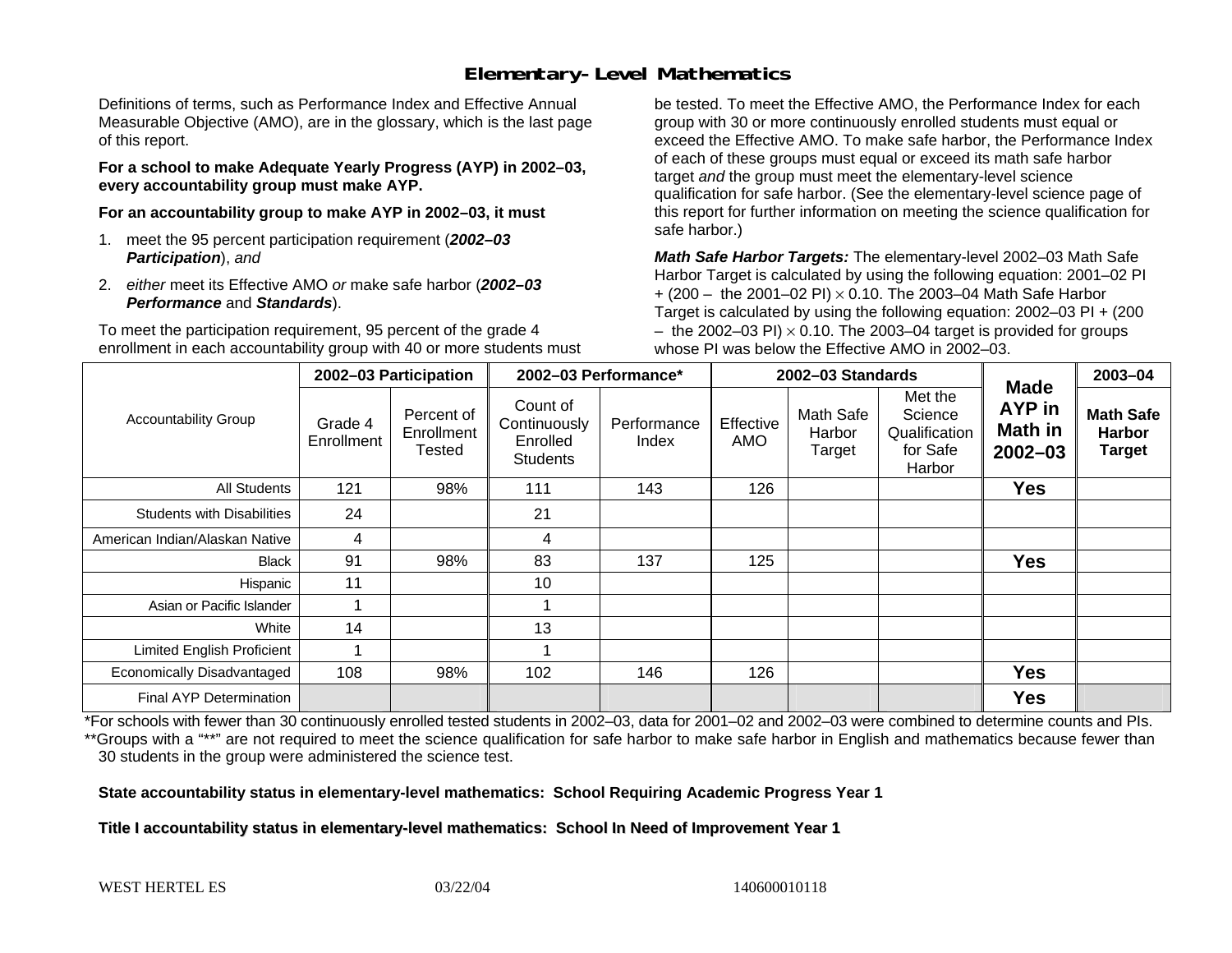### **Elementary-Level Science**

Definitions of terms, such as Progress Target and Adequate Yearly Progress (AYP), are in the glossary, which is the last page of this report.

*Made AYP in Science in 2002–03:* For a school to make AYP in science, the Percent At or Above SDL for the "All Students" group must equal or exceed the State Science Standard or the Science Progress Target.

**State Designated Level (SDL):** The score that students taking the elementary-level science test must equal or exceed on the written portion of the test to meet the State Science Standard.

*Qualification for Safe Harbor in Elementary-Level ELA and Math:* For an accountability group to be considered Qualified for Safe Harbor in Elementary-Level ELA and Math, the Percent At or Above SDL must equal or exceed the State Science Standard or the Science Progress Target in elementary-level science for that group. Groups with fewer than 30 students tested in elementary-level science are not subject to this qualification criterion.

*Science Progress Targets:* The elementary-level 2002–03 Science Progress Target is calculated by adding one point to the 2001–02 Percent At or Above SDL. The 2003–04 Science Progress Target is calculated by multiplying the 2002–03 Percent At or Above SDL by two and then adding one point. The 2003–04 target is provided for groups whose Percent At or Above SDL was below the State Science Standard in 2002–03.

|                                   |                                                                                       | 2002-03 Performance* | 2002-03 Standards            |                               |                                             | $2002 - 03$                                                             | $2003 - 04$                   |
|-----------------------------------|---------------------------------------------------------------------------------------|----------------------|------------------------------|-------------------------------|---------------------------------------------|-------------------------------------------------------------------------|-------------------------------|
| <b>Accountability Group</b>       | Count of<br>Continuously<br>Percent At or<br>Enrolled<br>Above SDL<br><b>Students</b> |                      | State<br>Science<br>Standard | Science<br>Progress<br>Target | <b>Made AYP</b><br>in Science<br>in 2002-03 | Qualified for<br>Safe Harbor in<br>Elementary-<br>Level ELA and<br>Math | Science<br>Progress<br>Target |
| <b>All Students</b>               | 108                                                                                   | 57                   | 40                           |                               | <b>Yes</b>                                  | Yes                                                                     |                               |
| <b>Students with Disabilities</b> | 20                                                                                    |                      |                              |                               |                                             |                                                                         |                               |
| American Indian/Alaskan Native    | 4                                                                                     |                      |                              |                               |                                             |                                                                         |                               |
| <b>Black</b>                      | 82                                                                                    | 50                   | 40                           |                               |                                             | Yes                                                                     |                               |
| Hispanic                          | 10                                                                                    |                      |                              |                               |                                             |                                                                         |                               |
| Asian or Pacific Islander         |                                                                                       |                      |                              |                               |                                             |                                                                         |                               |
| White                             | 11                                                                                    |                      |                              |                               |                                             |                                                                         |                               |
| Limited English Proficient        |                                                                                       |                      |                              |                               |                                             |                                                                         |                               |
| Economically Disadvantaged        | 99                                                                                    | 58                   | 40                           |                               |                                             | Yes                                                                     |                               |
| <b>Final AYP Determination</b>    |                                                                                       |                      |                              |                               | <b>Yes</b>                                  |                                                                         |                               |

\*For schools with fewer than 30 continuously enrolled students in 2002–03, data for 2001–02 and 2002–03 were combined to determine counts and percents at or above SDL.

#### **State accountability status in elementary-level science: School in Good Standing**

#### Title I accountability status in elementary-level science: School in Good Standing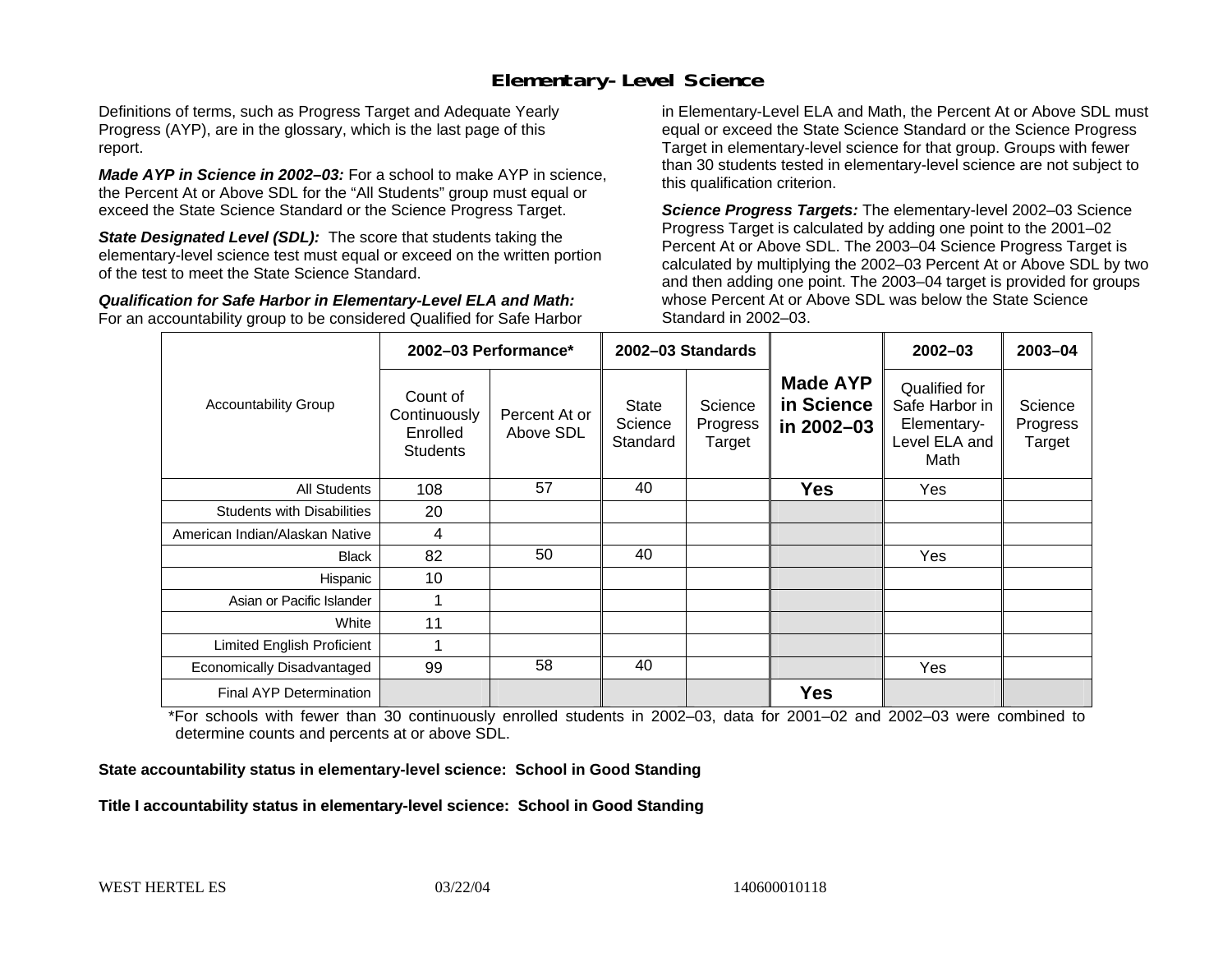### **Middle-Level English Language Arts**

Definitions of terms, such as Performance Index and Effective Annual Measurable Objective (AMO), are in the glossary, which is the last page of this report.

**For a school to make Adequate Yearly Progress (AYP) in 2002–03, every accountability group must make AYP.** 

**For an accountability group to make AYP in 2002–03, it must** 

- 1. meet the 95 percent participation requirement (*2002–03 Participation*), *and*
- 2. *either* meet its Effective AMO *or* make safe harbor (*2002–03 Performance* and *Standards*).

To meet the participation requirement, 95 percent of the grade 8 enrollment in each accountability group with 40 or more students must

be tested. To meet the Effective AMO, the Performance Index for each group with 30 or more continuously enrolled students must equal or exceed the Effective AMO. To make safe harbor, the Performance Index of each of these groups must equal or exceed its ELA safe harbor target *and* the group must meet the middle-level science qualification for safe harbor. (See the middle-level science page of this report for further information on meeting the science qualification for safe harbor.)

*ELA Safe Harbor Targets:* The middle-level *2002–03* ELA Safe Harbor Target is calculated by using the following equation: 2001–02 PI + (200  $-$  the 2001–02 PI)  $\times$  0.10. The 2003–04 ELA Safe Harbor Target is  $\,$ calculated by using the following equation:  $2002-03$  PI +  $(200 -$  the 2002–03 PI)  $\times$  0.10. The 2003–04 target is provided for groups whose PI was below the Effective AMO in 2002–03.

|                                   | 2002-03 Participation |                                    | 2002-03 Performance*                                    |                      |                         | 2002-03 Standards                   |                                                           | 2003-04                                                      |                                                   |
|-----------------------------------|-----------------------|------------------------------------|---------------------------------------------------------|----------------------|-------------------------|-------------------------------------|-----------------------------------------------------------|--------------------------------------------------------------|---------------------------------------------------|
| <b>Accountability Group</b>       | Grade 8<br>Enrollment | Percent of<br>Enrollment<br>Tested | Count of<br>Continuously<br>Enrolled<br><b>Students</b> | Performance<br>Index | Effective<br><b>AMO</b> | <b>ELA Safe</b><br>Harbor<br>Target | Met the<br>Science<br>Qualification<br>for Safe<br>Harbor | <b>Made</b><br><b>AYP</b> in<br><b>ELA</b> in<br>$2002 - 03$ | <b>ELA Safe</b><br><b>Harbor</b><br><b>Target</b> |
| All Students                      | 128                   | 100%                               | 128                                                     | 80                   | 98                      | 93                                  | Yes                                                       | <b>No</b>                                                    | 92                                                |
| <b>Students with Disabilities</b> | 33                    |                                    | 33                                                      | 42                   | 90                      | 61                                  | $***$                                                     | <b>No</b>                                                    | 58                                                |
| American Indian/Alaskan Native    | $\overline{2}$        |                                    | 2                                                       |                      |                         |                                     |                                                           |                                                              |                                                   |
| <b>Black</b>                      | 83                    | 100%                               | 83                                                      | 78                   | 96                      | 90                                  | Yes                                                       | <b>No</b>                                                    | 90                                                |
| Hispanic                          | 9                     |                                    | 9                                                       |                      |                         |                                     |                                                           |                                                              |                                                   |
| Asian or Pacific Islander         |                       |                                    |                                                         |                      |                         |                                     |                                                           |                                                              |                                                   |
| White                             | 34                    |                                    | 34                                                      | 85                   | 90                      | 90                                  | $***$                                                     | <b>No</b>                                                    | 97                                                |
| <b>Limited English Proficient</b> |                       |                                    |                                                         |                      |                         |                                     |                                                           |                                                              |                                                   |
| Economically Disadvantaged        | 110                   | 100%                               | 110                                                     | 78                   | 97                      | 95                                  | Yes                                                       | <b>No</b>                                                    | 90                                                |
| Final AYP Determination           |                       |                                    |                                                         |                      |                         |                                     |                                                           | <b>No</b>                                                    |                                                   |

\*For schools with fewer than 30 continuously enrolled tested students in 2002–03, data for 2001–02 and 2002–03 were combined to determine counts and PIs.

\*\*Groups with a "\*\*" are not required to meet the science qualification for safe harbor to make safe harbor in English and mathematics because fewer than 30 students in the group were administered the science test.

**State accountability status in middle-level English language arts: School Requiring Academic Progress Year 3** 

Title I accountability status in middle-level English language arts: School in Corrective Action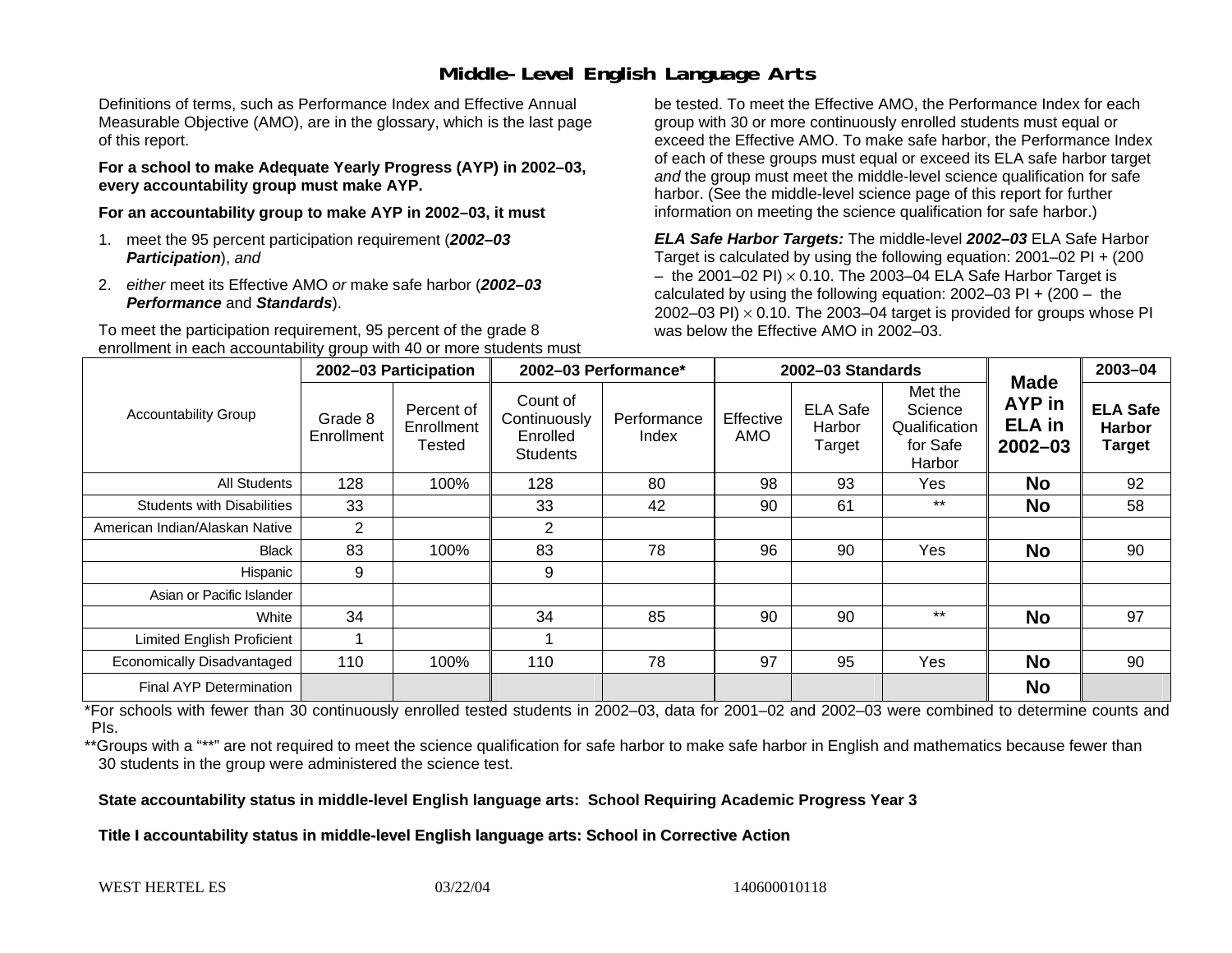### **Middle-Level Mathematics**

Definitions of terms, such as Performance Index and Effective Annual Measurable Objective (AMO), are in the glossary, which is the last page of this report.

**For a school to make Adequate Yearly Progress (AYP) in 2002–03, every accountability group must make AYP.** 

**For an accountability group to make AYP in 2002–03, it must** 

- 1. meet the 95 percent participation requirement (*2002–03 Participation*), *and*
- 2. *either* meet its Effective AMO *or* make safe harbor (*2002–03 Performance* and *Standards*).

To meet the participation requirement, 95 percent of the grade 8 enrollment in each accountability group with 40 or more students must be tested. To meet the Effective AMO, the Performance Index for each group with 30 or more continuously enrolled students must equal or exceed the Effective AMO. To make safe harbor, the Performance Index of each of these groups must equal or exceed its math safe harbor target *and* the group must meet the middle-level science qualification for safe harbor. (See the middle-level science page of this report for further information on meeting the science qualification for safe harbor.)

*Math Safe Harbor Targets:* The middle-level 2002–03 Math Safe Harbor Target is calculated by using the following equation: 2001–02 PI + (200 – the 2001–02 PI) × 0.10. The 2003–04 Math Safe Harbor Target is calculated by using the following equation: 2002–03 PI + (200  $-$  the 2002–03 PI)  $\times$  0.10. The 2003–04 target is provided for groups whose PI was below the Effective AMO in 2002–03

|                                   |                       | 2002-03 Participation                     | 2002-03 Performance*                                    |                      |                         | 2002-03 Standards             |                                                           | 2003-04                                                |                                                    |
|-----------------------------------|-----------------------|-------------------------------------------|---------------------------------------------------------|----------------------|-------------------------|-------------------------------|-----------------------------------------------------------|--------------------------------------------------------|----------------------------------------------------|
| <b>Accountability Group</b>       | Grade 8<br>Enrollment | Percent of<br>Enrollment<br><b>Tested</b> | Count of<br>Continuously<br>Enrolled<br><b>Students</b> | Performance<br>Index | Effective<br><b>AMO</b> | Math Safe<br>Harbor<br>Target | Met the<br>Science<br>Qualification<br>for Safe<br>Harbor | <b>Made</b><br><b>AYP</b> in<br>Math in<br>$2002 - 03$ | <b>Math Safe</b><br><b>Harbor</b><br><b>Target</b> |
| All Students                      | 126                   | 98%                                       | 117                                                     | 77                   | 71                      |                               |                                                           | <b>Yes</b>                                             |                                                    |
| <b>Students with Disabilities</b> | 30                    |                                           | 29                                                      |                      |                         |                               |                                                           |                                                        |                                                    |
| American Indian/Alaskan Native    | $\overline{2}$        |                                           | $\overline{2}$                                          |                      |                         |                               |                                                           |                                                        |                                                    |
| <b>Black</b>                      | 83                    | 98%                                       | 75                                                      | 75                   | 70                      |                               |                                                           | <b>Yes</b>                                             |                                                    |
| Hispanic                          | 7                     |                                           | 7                                                       |                      |                         |                               |                                                           |                                                        |                                                    |
| Asian or Pacific Islander         |                       |                                           |                                                         |                      |                         |                               |                                                           |                                                        |                                                    |
| White                             | 34                    |                                           | 33                                                      | 85                   | 64                      |                               |                                                           | <b>Yes</b>                                             |                                                    |
| <b>Limited English Proficient</b> |                       |                                           |                                                         |                      |                         |                               |                                                           |                                                        |                                                    |
| Economically Disadvantaged        | 108                   | 99%                                       | 101                                                     | 73                   | 71                      |                               |                                                           | <b>Yes</b>                                             |                                                    |
| <b>Final AYP Determination</b>    |                       |                                           |                                                         |                      |                         |                               |                                                           | <b>Yes</b>                                             |                                                    |

\*For schools with fewer than 30 continuously enrolled tested students in 2002–03, data for 2001–02 and 2002–03 were combined to determine counts and PIs.

\*\*Groups with a "\*\*" are not required to meet the science qualification for safe harbor to make safe harbor in English and mathematics because fewer than 30 students in the group were administered the science test.

**State accountability status in middle-level mathematics: School Requiring Academic Progress Year 1** 

Title I accountability status in middle-level mathematics: School In Need of Improvement Year 1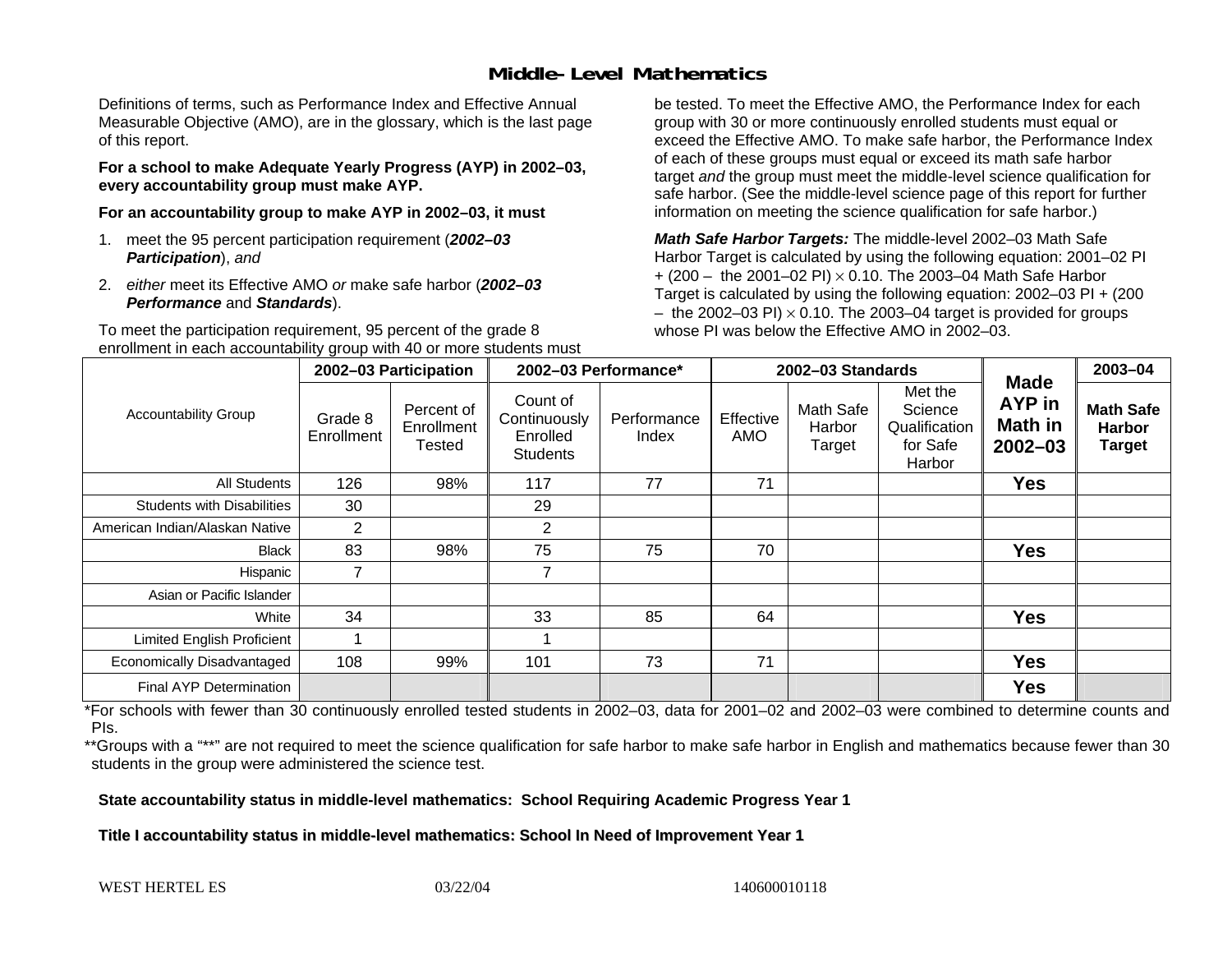### **Middle-Level Science**

Definitions of terms, such as Progress Target and Adequate Yearly Progress (AYP), are in the glossary, which is the last page of this report.

*Made AYP in Science in 2002–03:* For a school to make AYP in science, the Performance Index (PI) for the "All Students" group must equal or exceed the State Science Standard or the Science Progress Target.

*Qualification for Safe Harbor in Middle-Level ELA and Math:* For an accountability group to be considered Qualified for Safe Harbor in

Middle-Level ELA and Math, the PI must equal or exceed the State Science Standard or the Science Progress Target in middle-level science for that group. Groups with fewer than 30 students tested in middle-level science are not subject to this qualification criterion.

*Science Progress Targets:* The middle-level 2002–03 Science Progress Target is calculated by adding one point to the 2001–02 PI. The 2003–04 Science Progress Target is calculated by adding one point to the 2002–03 PI. The 2003–04 target is provided for groups whose PI was below the State Science Standard in 2002–03.

|                                   |                                                         | 2002-03 Performance* |                              | 2002-03 Standards             |                                             | $2002 - 03$                                                            | $2003 - 04$                   |
|-----------------------------------|---------------------------------------------------------|----------------------|------------------------------|-------------------------------|---------------------------------------------|------------------------------------------------------------------------|-------------------------------|
| <b>Accountability Group</b>       | Count of<br>Continuously<br>Enrolled<br><b>Students</b> | Performance<br>Index | State<br>Science<br>Standard | Science<br>Progress<br>Target | <b>Made AYP</b><br>in Science<br>in 2002-03 | Qualified<br>for Safe<br>Harbor in<br>Middle-<br>Level ELA<br>and Math | Science<br>Progress<br>Target |
| <b>All Students</b>               | 101                                                     | 147                  | 100                          |                               | <b>Yes</b>                                  | Yes                                                                    |                               |
| <b>Students with Disabilities</b> | 20                                                      |                      |                              |                               |                                             |                                                                        |                               |
| American Indian/Alaskan Native    | $\overline{2}$                                          |                      |                              |                               |                                             |                                                                        |                               |
| <b>Black</b>                      | 67                                                      | 145                  | 100                          |                               |                                             | Yes                                                                    |                               |
| Hispanic                          | 6                                                       |                      |                              |                               |                                             |                                                                        |                               |
| Asian or Pacific Islander         |                                                         |                      |                              |                               |                                             |                                                                        |                               |
| White                             | 26                                                      |                      |                              |                               |                                             |                                                                        |                               |
| Limited English Proficient        |                                                         |                      |                              |                               |                                             |                                                                        |                               |
| Economically Disadvantaged        | 87                                                      | 145                  | 100                          |                               |                                             | Yes                                                                    |                               |
| Final AYP Determination           |                                                         |                      |                              |                               | <b>Yes</b>                                  |                                                                        |                               |

\*For schools with fewer than 30 continuously enrolled students in 2002–03, data for 2001–02 and 2002–03 were combined to determine counts and PIs.

**State accountability status in middle-level science: School in Good Standing** 

Title I accountability status in middle-level science: School in Good Standing